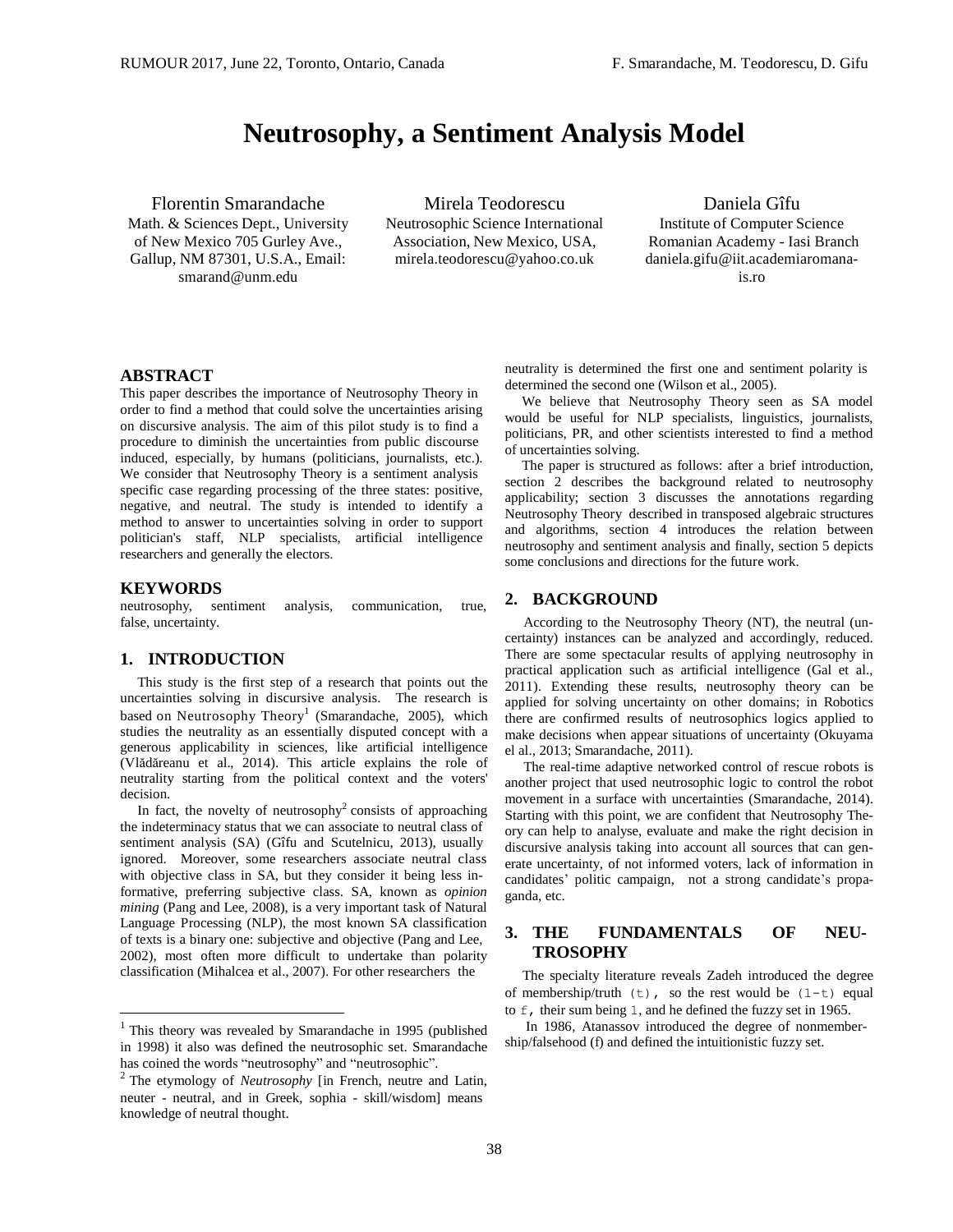if and

$$
0\leq = t+f \leq 1
$$

$$
0\leq -1-t-f
$$

would be interpreted as indeterminacy

 $t + f \leq 1$ 

Why was it necessary to extend the *fuzzy logic*?

The indeterminacy state, as proposition, cannot be described in fuzzy logic, is missing the uncertainty state; the neutrosophic logic helps to make a distinction between a 'relative truth' and an 'absolute truth', while fuzzy logic does not.

As novelty to previous theory, Smarandache introduced and defined explicitly the degree of indeterminacy/neutrality (i) as independent component, where:

$$
0 \leq t + i + f \leq 3
$$

we have incomplete information;

b) if

a) if

 $t+i+f = 1$ 

we have complete information (thus we get intuitionistic fuzzy set);

c) if

 $t+i+f > 1$ 

we have paraconsistente information (contradictory).

In neutrosophy set, the three components  $t$ ,  $\dot{i}$ ,  $\dot{f}$  are independent because it is possible from a source to get (t), from another independent source to get (i) and from the third source to get (f). Smarandache goes further; he refined the range (Smarandache, 1995).

If there are some dependent sources (or respectively some dependent subcomponents), we can treat those dependent subcomponents together.

### **YSIS**

A logic in which each proposition is estimated to have the percentage of truth in a subset T, the percentage of indeterminacy in a subset I, and the percentage of falsity in a subset F, where T, I, F are defined above, is called *Neutrosophic Logic*.

Similarly sentiment analysis defines states as positive, negative and neutral.

| NT | <b>SA</b> |
|----|-----------|
| т  | positive  |
|    | neutral   |
| F  | negative  |

Statically T, I, F are subsets, but dynamically the components T, I, F are set-valued vector functions/operators depend- ing on many parameters, such as: time, space, etc. (some of them are hidden parameters, i.e. unknown parameters):

$$
T(t, s, ...), T(t, s, ...),
$$
  
  $F(t, s, ...)$   
where

 $t = time, s = space ...$ 

that is why the neutrosophic logic can be used also in quantum physics. If the Dynamic Neutrosophic Calculus can be used in discursive analysis, neutrosophics tries to reflect the dynamics of things and ideas.

We try to show an example of neutrosophic set from sociohuman sciences.

**Example:** During an election process with 2 candidates C1 and C2, we have the following options:

 $E = \{E1, E2, E3, E4\}$  where we define:

 $t+i+f < 1$  E1 – Poll voting candidate C1;

E2 – Poll voting candidate C2;

E3 – Hesitant Poll who generates uncertainties;

E4 – Absent poll.

The initial neutrosophic space looks like (see Figure 1):

E1- represents the poll voting the candidate C1:  $E1 = (t_{11}, i_{11}, f_{11}) \implies (28.65, 0, 0)$ 

E2- represents the poll voting the candidate C2:  $E2 = (t_{21}, i_{21}, f_{21}) \Rightarrow (18.7, 0, 0)$ 

E3- represents the hesitant, neutral, uncertainty poll:  $E3 = (t_{31}, i_{31}, f_{31}) \Rightarrow (0, 11.3, 0)$ 

E4- represents the absent poll from election process:  $E4 = (t_{41}, i_{41}, f_{41}) \Rightarrow (10.1, 15.4, 15.3)$  – they can vote both C1 candidate and C2 candidate, but also can be undecided; we exclude this aggregate from discussion.



**Figure 1. Initial Poll Structure**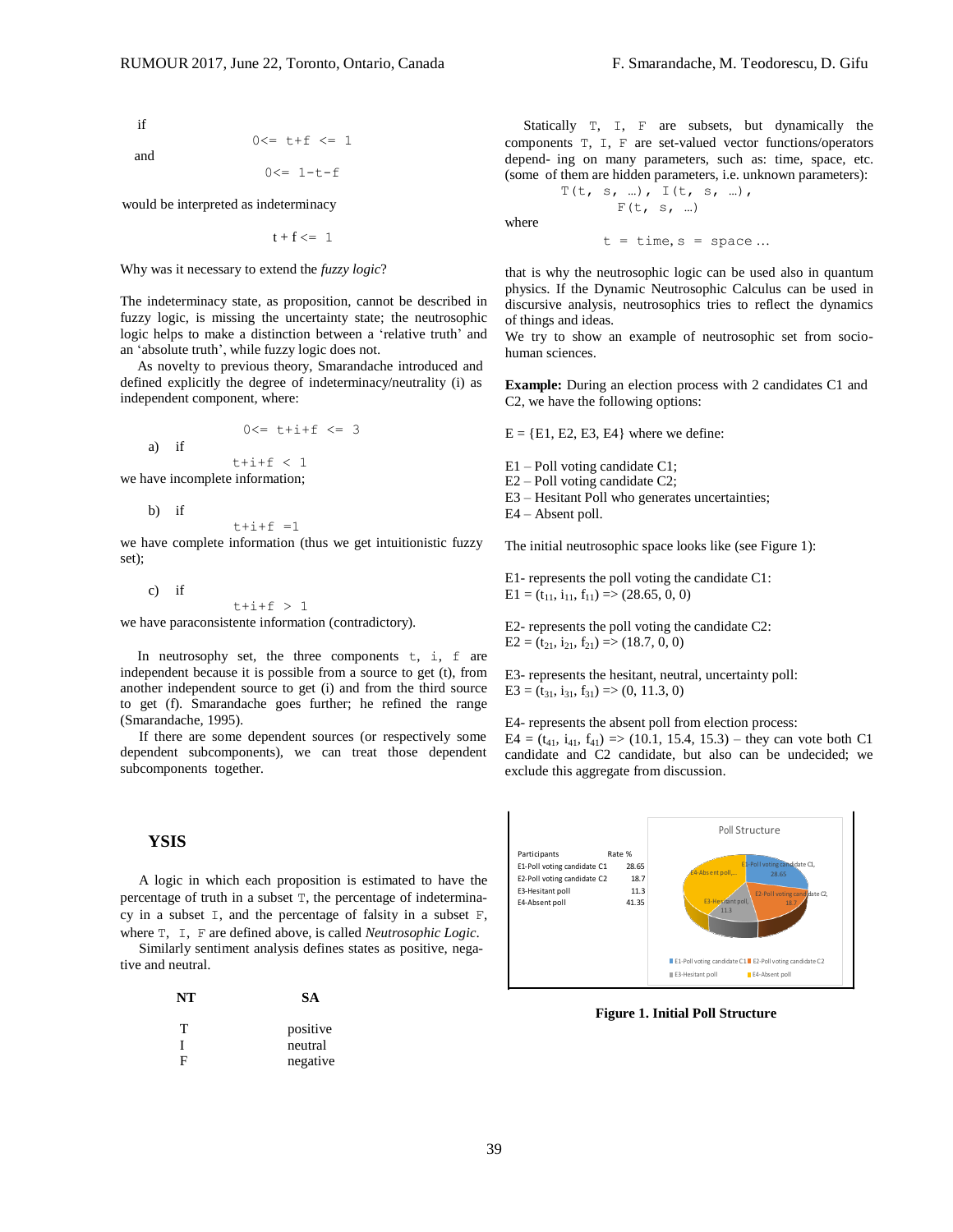Analyzing these data, it can be summarized:

| NT | C1    | C2    | SА       |
|----|-------|-------|----------|
| т  | 28.65 | 18.7  | positive |
|    | 7.2   | 4.1   | neutral  |
| F  | 18.7  | 28.65 | positive |

The purpose of neutrosophy is to investigate the uncertainties. In our case, the space generating uncertainties is E3 with its subset  $(t_{31}, i_{31}, f_{31})$ . Our purpose is to reduce the rate of " $i_{31}$ " and to increase rate of " $f_{31}$ " and " $t_{31}$ ", minimizing the uncertainties, this means a refining method for the process. Taking into account that we analyze a socio-human process belonging to politics communication, the applied techniques are methods of persuasion and conviction belonging to involved actors.

Through elective process we got data from ballot paper after refining uncertainties (see Figure 2):



**Figure 2. Elective process by ballot paper**

Analyzing the process:

E1N(t<sub>12</sub> = 59.51, i<sub>12</sub> = 0, f<sub>12</sub> = 0) means that elector E1N voted only candidate C1 in rate of 59.51%;

E2N(t<sub>22</sub>=36.15, i<sub>22</sub> =0, f<sub>22</sub>=0) means that elector E2N voted only candidate C2 in rate of 36.15%;

E3N( $t_{32}$ =4.35,  $i_{32}$ =0.5,  $f_{32}$ =0) means that elector E3N gave a blind vote both for candidate C1 and C2 in rate of 4.35%.

In an election process, uncertainties reveal not only the null votes, blind votes, but also not participating voters to election process, because we cannot interpret their decision. There are situations when the percentage of this part of elector is high. The refined process proved that is possible to modify the rate of uncertainties, neutral status. We find the data in T and F as stable status (see Figure 3).



**Figure 3. Refined Process**

# **5. CONCLUSIONS AND FUTURE WORK**

In this paper, it is presented a way of correcting the uncertainties arising in discursive analysis applying Neutrosophy Theory in relation with sentiment analysis. The Neutrosophy Theory could be considered a sentiment analysis model for solving the uncertainty (neutral), extended in IT applications, logistics, and human resource.

In the future work we will be oriented to find an algorithm to achieve the objectives to improve the percentage of stable statuses, by evaluation and interpret the neutrality/uncertainty state, in order to reduce it.

## **ACKNOWLEDGMENTS**

This survey was published with the support of the grant of the Romanian National Authority for Scientific Research and Innovation, CNCS/CCCDI – UEFISCDI, project number PN-III-P2-2.1-BG-2016-0390, within PNCDI III.

# **REFERENCES**

- [1] Abbasi, A. 2007. *Affect intensity analysis of dark web forums*, in Proceedings of Intelligence and Security Informatics (ISI): 282–288.
- [2] Agrin, N. 2006. *Developing a Flexible Sentiment Analysis Technique for Multiple Domains*, Available from: <http://courses.ischool.berkeley.edu/i256/f06/projects/agri> n.pdf.
- [3] Bansal M., Cardie, C. and Lee, L. 2008. *The power of negative thinking: Exploiting label disagreement in the mincut classification framework, in Proceedings of the International Conference on Computational Linguistics (COLING)*, (poster paper).
- [4] Batson, C.D., Shaw, L.L. and Oleson, K.C. 1992. *Differentiating affect, mood, and emotion: Toward functionally based conceptual distinctions.* In Margaret S. Clark (ed.), Emotion. Review of Personality and Social Psychology. Sage, Newbury Park, CA: 294-326.
- [5] Berland, M. and Charniak, E. 1999. *Finding parts in very large corpora.* In Proceedings of the 37th Annual Meeting of the Association for Computational Linguistics: 57-64.
- [6] Biber, D. and Finegan, E. 1988. *Adverbial stance types in English*. In Discourse Processes, 11(1): 1-34.